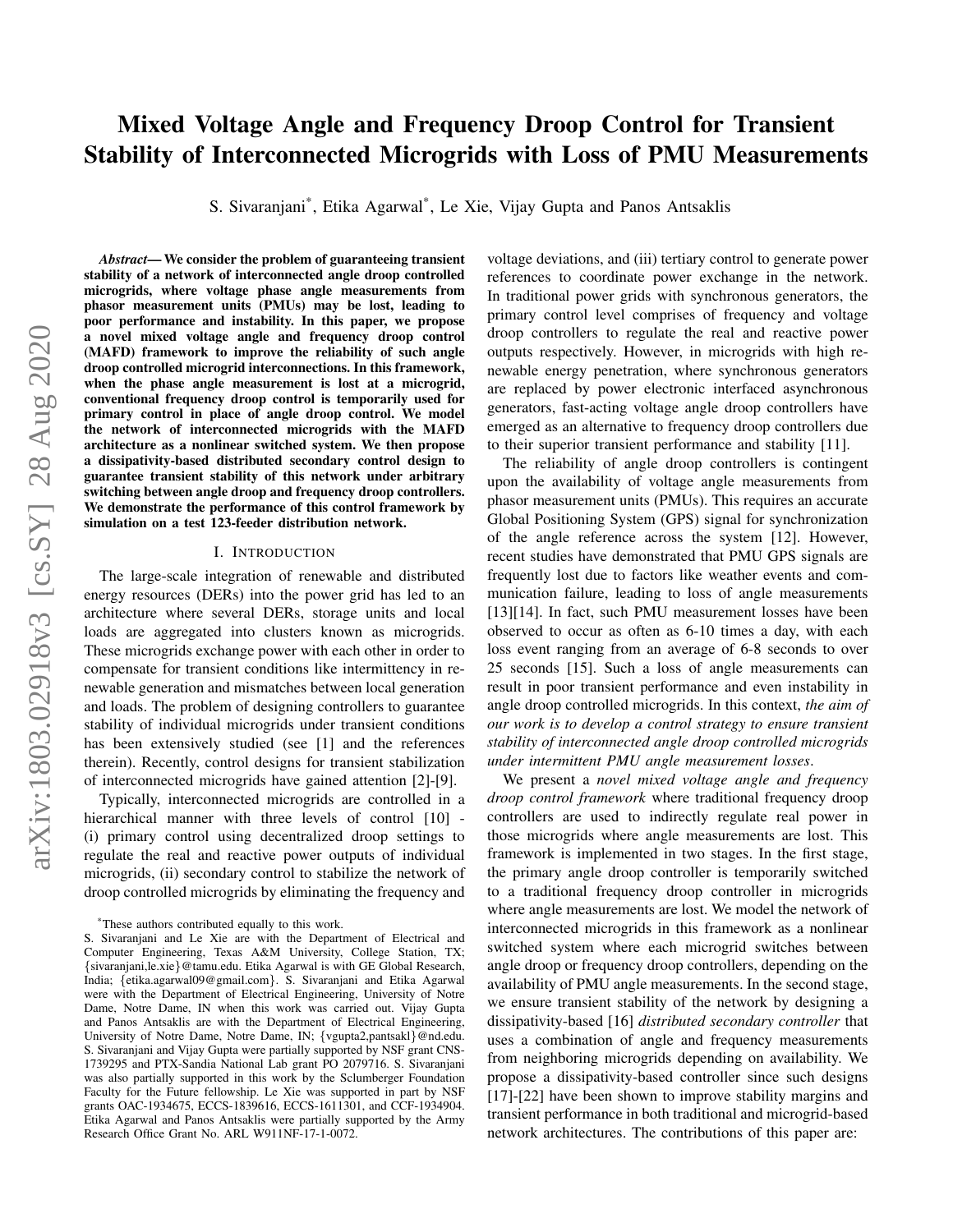- First, we provide a novel control framework to guarantee transient stability of a network of angle droop controlled microgrids under intermittent PMU angle measurement losses. We achieve this via a mixed voltage angle and frequency droop control (MAFD), wherein the loss of voltage angle measurements is compensated for by the use of frequency measurements. Typically, measurement losses are handled in a networked control systems framework, where the controller uses the last available measurement in the event of a measurement loss, and the maximum allowable duration of the loss is assumed to be bounded to guarantee stability [23][24]. However, in distribution-level microgrids, the duration of measurement loss may exceed the maximum allowable duration to guarantee stability. In contrast, the MAFD framework exploits the physics of the system (that is, the fact that frequency measurements, unlike angle measurements, do not require GPS synchronization) to indirectly control the voltage angle using the frequency when angle measurements are lost.
- Second, we derive a switched nonlinear dynamical model for microgrids in the MAFD setting. This model differs from traditional continuous dynamical models of interconnected angle droop controlled microgrids [5], where all microgrids operate in the angle droop control mode even when angle measurements are lost. In contrast, for interconnected microgrids with MAFD, the dynamics of each microgrid switches between angle droop control and frequency droop control modes depending on the availability of PMU measurements, and all microgrids may or may not operate in the same mode at the same time.
- Finally, we design a dissipativity-based distributed secondary controller that guarantees the stability of the interconnected microgrids even when angle measurements are lost and the primary controller is switching between angle droop and frequency droop control modes. The control design is provided in the form of linear matrix inequalities (LMIs) that guarantee stability of the nonlinear switched MAFD model based on its linear approximation. This result extends the passivity-based state-feedback control design for nonlinear discrete-time switched systems in [17] to a more general continuous-time output-feedback dissipativity framework.

*Notation:*  $\mathbb{R}$ ,  $\mathbb{R}_+$  and  $\mathbb{R}^n$  denote the sets of real numbers, positive real numbers including zero, and  $n$ -dimensional real vectors respectively. Given matrix  $A \in \mathbb{R}^{m \times n}$ ,  $A_{ij}$  and  $A'$  represent its  $(i, j)$ -th element and its transpose respectively. The identity matrix is denoted by  $I$ , with dimensions clear from the context. A symmetric positive definite (semidefinite) matrix  $P \in \mathbb{R}^{n \times n}$  is represented as  $P > 0$  ( $P \ge 0$ ). For a set  $B$ ,  $|B|$  denotes its cardinality. Given two sets  $A$ and B,  $A \setminus B$  represents the set of all elements of A that are not in B. For a complex number  $z=a+b\sqrt{-1}, a, b \in \mathbb{R}$ ,  $|z| = \sqrt{a^2 + b^2}$  and  $\angle z = \arctan(b/a)$  represent its magnitude and phase angle respectively. For a set  $\Sigma = \{a, b\}$ ,  $a, b \in \mathbb{R}$ and  $n \in \mathbb{R}_+ \backslash \{0\}$ ,  $\Sigma^n$  represents the set of all possible  $v \in \mathbb{R}^n$ , whose *i*-th component  $[v]_i \in \Sigma$ ,  $i \in 1, ..., n$ .

## II. PRELIMINARIES

Consider a network of N microgrids where each microgrid is connected to the network through a voltage-source inverter (VSI)-based power-electronic interface. The bus at which each microgrid is interfaced to the network is known as its point of common coupling (PCC). The topology of this network is given by a weighted undirected graph  $G(V, \mathcal{E})$ , where nodes  $V$  represent PCCs, edges  $E$  represent power transmission lines connecting these PCCs, and  $|\mathcal{V}| = \overline{N}$ . The adjacency matrix for this network is denoted by  $T \in \mathbb{R}^{N \times N}$ , where  $T = [T_{jk}]$ ,  $j, k \in \{1, 2, ..., N\}$ , with  $T_{jk} = 1$  if there exists an edge connecting node j to k and  $T_{jk} = 0$ otherwise. We assume  $T_{jj} = 1$ , that is, every node has a self-loop. To every edge between nodes  $j$  and  $k$ , we assign a weight  $Y_{jk}$ , representing the complex admittance of the line between  $j$  and  $k$ . Similarly, the self admittance at node  $j \in \{1, 2, \ldots, N\}$  is denoted by  $Y_{jj}$ . The *set of neighbors* of microgrid j is denoted by  $\mathcal{N}_j = \{k \in \{1, 2, ..., N\}$ :  $T_{jk} = 1$ . Using the standard AC power flow model, the net real and reactive power injections,  $P_{inj}^{j}(t)$  and  $Q_{inj}^{j}(t)$ , at the  $j$ -th bus at time  $t$  are given by

<span id="page-1-0"></span>
$$
P_{inj}^{j}(t) = \sum_{k \in \mathcal{N}_{j}} V_{j}(t)V_{k}(t)|Y_{jk}| \sin(\delta_{jk}(t) + \pi/2 - \angle Y_{jk})
$$
  

$$
Q_{inj}^{j}(t) = \sum_{k \in \mathcal{N}_{j}} V_{j}(t)V_{k}(t)|Y_{jk}| \sin(\delta_{jk}(t) - \angle Y_{jk}),
$$
 (1)

where  $V_j(t)$  and  $\delta_j(t)$  are the voltage magnitude and phase angle at the j-th bus respectively, and  $\delta_{ik}(t) = \delta_i(t) - \delta_k(t)$ .

# *A. Conventional Control*

Stability of interconnected microgrids is typically guaranteed by hierarchical control [10] comprised of (i) a primary control layer to ensure proper load sharing between microgrids, and (ii) a secondary control layer to ensure system stability by eliminating frequency and voltage deviations.

Frequency Droop Control: Traditionally, the real and reactive power injections are regulated to desired set points (to compensate for the generation-load mismatch) by frequency droop and voltage droop controllers respectively, termed as primary controllers. For every  $i \in \mathcal{V}$ , the error dynamics of the microgrid (with frequency and voltage droop control) connected to bus  $i$  are given by

<span id="page-1-3"></span><span id="page-1-2"></span><span id="page-1-1"></span>
$$
\Delta \dot{\delta}_i(t) = \Delta \omega_i(t) \tag{2}
$$

$$
J_{\omega_i} \Delta \dot{\omega}_i(t) = -D_{\omega_i} \Delta \omega_i(t) + \Delta P_{ext}^i(t) - \Delta P_{inj}^i(t) \tag{3}
$$

$$
J_{V_i}\Delta\dot{V}_i(t) = -D_{V_i}\Delta V_i(t) + \Delta Q_{ext}^i(t) - \Delta Q_{inj}^i(t), \quad (4)
$$

where  $\Delta \delta_i(t) = \delta_i(t) - \delta_i^{ref}$ ,  $\Delta \omega_i(t) = \omega_i(t) - \omega_i^{ref}$ ,  $\Delta V_i(t) = V_i(t) - V_i^{ref}, \, \Delta P_{inj}^i(t) = P_{inj}^i(t) - P_{inj}^{i,ref}$  and  $\Delta Q_{inj}^{i}(t) = Q_{inj}^{i} - Q_{inj}^{i,ref}$  are the deviations of the angle, frequency, voltage and real and reactive power injections at the *i*-th bus from their reference values  $\delta_i^{ref}$ ,  $\omega_i^{ref}$ ,  $V_i^{ref}$ ,  $P_{inj}^{i,ref}$  and  $Q_{inj}^{i,ref}$  respectively,  $\Delta P_{ext}^{i}(t)$  and  $\Delta Q_{ext}^{i}(t)$  represent the mismatch between the net generation and load at the *i*-th microgrid, and  $J_{\omega_i}$ ,  $D_{\omega_i}$ ,  $J_{V_i}$  and  $D_{V_i}$  represent the equivalent inertia and damping coefficients corresponding to the frequency and voltage control loops. Note that [\(1\)](#page-1-0) holds with  $\hat{P^i_{inj}}(t)\,=\,P^{i,ref}_{inj},\,\tilde{Q}^i_{inj}(t)\,=\,\tilde{Q}^{i,ref}_{inj},\,\,V_j(t)\,=\,V_j^{ref},$  $V_k(t) = V_k^{ref}$  and  $\delta_{jk}(t) = \delta_j^{ref} - \delta_k^{ref}$ .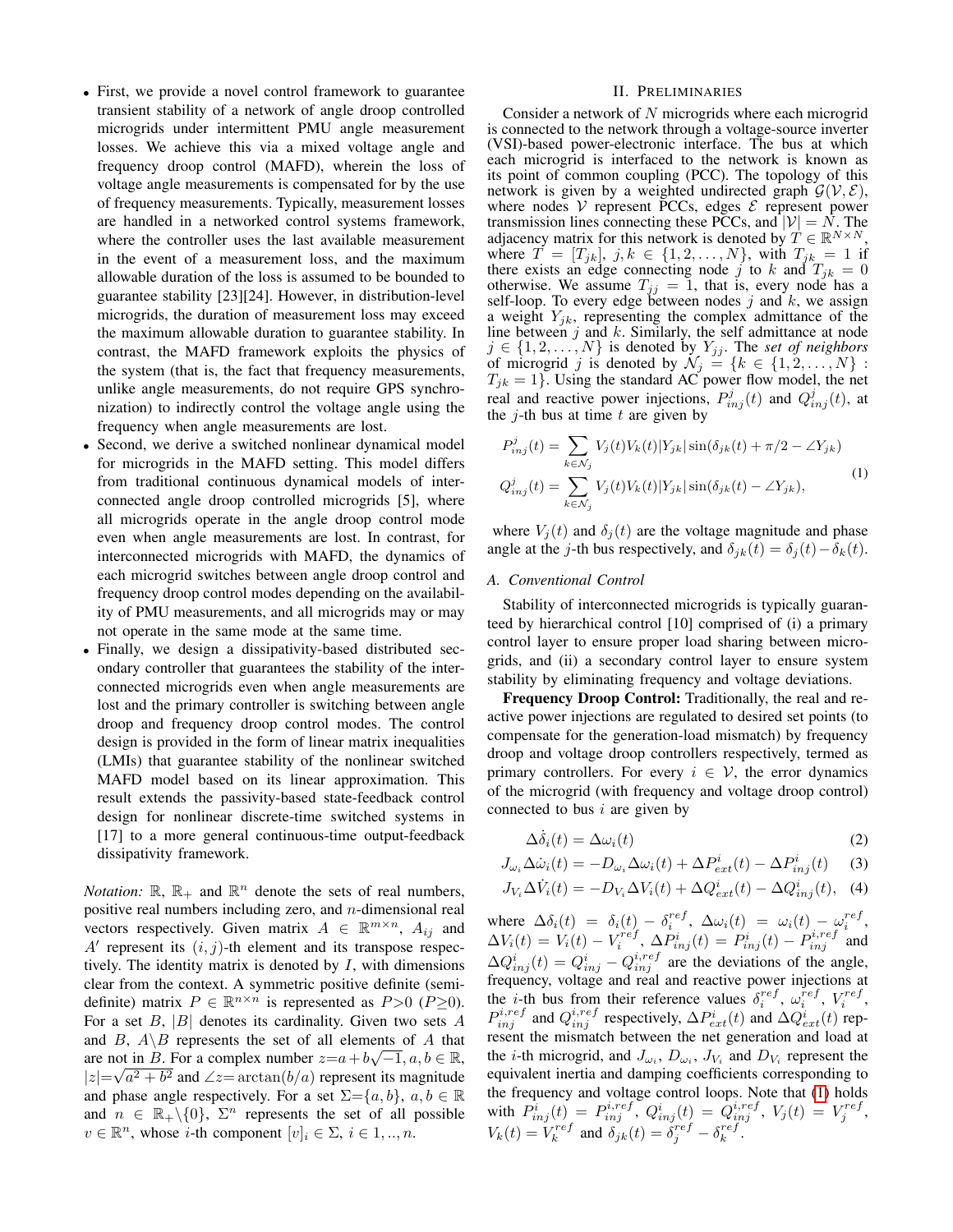Angle Droop Control: The frequency droop control scheme regulates the real power injection in [\(1\)](#page-1-0) by indirect control of the angle via [\(2\)](#page-1-1)-[\(3\)](#page-1-2). However, frequency droop control has been demonstrated to suffer from issues like slow transient response and frequency drifts [11]. Therefore, in VSI-interfaced microgrids, direct control of the voltage angle by fast-acting power electronics has emerged as an attractive alternative to classical frequency droop control [2][5]. In this paper, we employ the angle droop control scheme in [18], where the error dynamics of the microgrid connected to every  $i \in V$  at time t are described by

$$
J_{\delta_i} \Delta \dot{\delta}_i(t) = -D_{\delta_i} \Delta \delta_i(t) + \Delta P_{ext}^i(t) - \Delta P_{inj}^i(t) \tag{5}
$$

$$
J_{V_i}\Delta\dot{V}_i(t) = -D_{V_i}\Delta V_i(t) + \Delta Q_{ext}^i(t) - \Delta Q_{inj}^i(t),
$$
 (6)

where  $J_{\delta_i}$  and  $D_{\delta_i}$  are the equivalent inertia and damping coefficients of the i-th microgrid with angle droop control.

Secondary Control: The voltage magnitude and angle (or frequency) deviations caused by generation-load mismatches in a microgrid are eliminated by means of a secondary controller that uses measurements of voltage magnitudes and phase angles (or frequency) and regulates them to the desired reference [10]. In the case of primary angle droop control, the secondary controller relies on real-time measurements of voltage magnitude and phase angle by phasor measurement units (PMUs) at the PCC of each microgrid. If the primary control is based on frequency droop, secondary controller then relies on real-time measurements of frequency instead of the voltage phase angle.

Motivation: In microgrids with primary angle droop control, the secondary controller relies on real-time measurement of voltage angles by PMUs at the PCCs, which in turn requires a GPS signal to provide an accurate reference for synchronization. Thus, angle measurements may be frequently lost due to weather and atmospheric events affecting the GPS signal [13][15]. Due to the high sensitivity and fast-acting dynamics of the angle droop control loop, a loss of angle measurement may lead to poor transient performance and even instability in the network. Motivated by this problem, the *aim of this paper is to design controllers to ensure transient stability of interconnected angle-droop controlled microgrids when PMU angle measurements are lost*.

# <span id="page-2-5"></span>III. MIXED ANGLE AND FREQUENCY DROOP CONTROL (MAFD) MODEL AND TRANSIENT STABILITY PROBLEM

In this section, we introduce a new mixed angle and frequency droop control (MAFD) framework for primary control, to regulate the real and reactive powers of a microgrid to the desired set-points when the microgrid is subject to intermittent loss of angle measurements. The proposed scheme temporarily uses traditional frequency droop controllers for primary control in lieu of angle droop control at the microgrids where angle measurements are lost, until those measurements are restored. Therefore, at any given time, *some microgrids may operate with angle droop control while others operate with frequency droop control* depending on the availability of the angle measurements from PMU. We now formulate this MAFD framework, summarized in Fig. [1,](#page-2-0) as a switched system model.

For every  $i \in V$ , we define a switching signal  $\sigma_i(t)$ :  $\mathbb{R}_+ \to \Sigma$ , where  $\Sigma = \{1, 2\}$  as the set of admissible switching values. At every time t, the value of  $\sigma_i(t)$  represents one of the two modes in which the  $i$ -th microgrid in the MAFD framework is operating - (i) angle droop control mode  $(\sigma_i(t) = 1)$ , when real-time angle measurements are available from the PMU at that microgrid, or (ii) frequency droop control mode  $(\sigma_i(t) = 2)$ , when PMU voltage angle measurements are lost or corrupted at that microgrid due to GPS signal loss or sensor malfunction (Fig. [1\)](#page-2-0). Since the event of loss of availability of angle measurements is not known in advance, the switching signal  $\sigma_i(t)$  is also not known a priori. However, we assume that its instantaneous value is available in real-time. The dynamics of the  $i$ -th microgrid in each of the modes is described as:

<span id="page-2-3"></span><span id="page-2-2"></span><span id="page-2-1"></span>
$$
\dot{x}_i(t) = f^i_{\sigma_i(t)}(x_i(t), u_i(t), w_i(t)), \quad u_i(t) = h^i(x_i(t)),
$$
\n(7)

where  $x_i(t) = [\Delta \delta_i(t) \ \Delta \omega_i(t) \ \Delta V_i(t)]'$ ,  $u_i(t) =$  $[\Delta P_{inj}^i(t) \quad \Delta Q_{inj}^i(t)]', \ w_i(t) = [\Delta P_{ext}^i(t) \quad \Delta Q_{ext}^i(t)]'.$ The output  $h^{i}(x_i(t))$  given by [\(1\)](#page-1-0) is independent of  $\sigma_i(t)$ , since the power flow equations do not change with loss of angle measurements. We now describe the system dynamics  $f^i_{\sigma_i(t)}(x_i(t), u_i(t), w_i(t))$  for two modes of operation of [\(7\)](#page-2-1). **Angle Droop Control Mode,**  $\sigma_i(t) = 1$ : This is the normal mode of operation when PMU angle measurements at the  $i^{th}$  microgrid are available. The switching signal is given by  $\sigma_i(t) = 1$ , and the dynamics  $f_1^i(x_i(t), u_i(t), w_i(t))$  are described by [\(5\)](#page-2-2) and [\(6\)](#page-2-3), along with the frequency error

<span id="page-2-4"></span>
$$
\Delta \dot{\omega}_i(t) = -\frac{D_{\delta_i}}{J_{\delta_i}} \left[ -\frac{D_{\delta_i}}{J_{\delta_i}} \Delta \delta_i(t) + \frac{1}{J_{\delta_i}} \Delta P_{ext}^i(t) \right] - \frac{1}{J_{\delta_i}} \Delta P_{inj}^i(t) \right] - \frac{1}{J_{\delta_i}} \Delta \dot{P}_{inj}^i(t),
$$
\n(8)

where  $\Delta P_{inj}^i(t)$  is the derivative of  $\Delta P_{inj}^i(t)$  with respect to time  $t$ , computed from  $(1)$ .

**Frequency Droop Control Mode,**  $\sigma_i(t) = 2$ : When  $\sigma_i(t) =$ 2, that is, in the absence of angle measurements, the frequency droop mode is employed and the system dynamics  $f_2^i(x_i(t), u_i(t), w_i(t))$  are described by [\(2\)](#page-1-1)-[\(4\)](#page-1-3).

Remark 1: Typical angle droop control models ignore the dynamics of the frequency error since experimental studies have demonstrated that the variations in frequency



<span id="page-2-0"></span>Fig. 1. Mixed voltage angle and frequency droop control (MAFD) framework for interconnected microgrids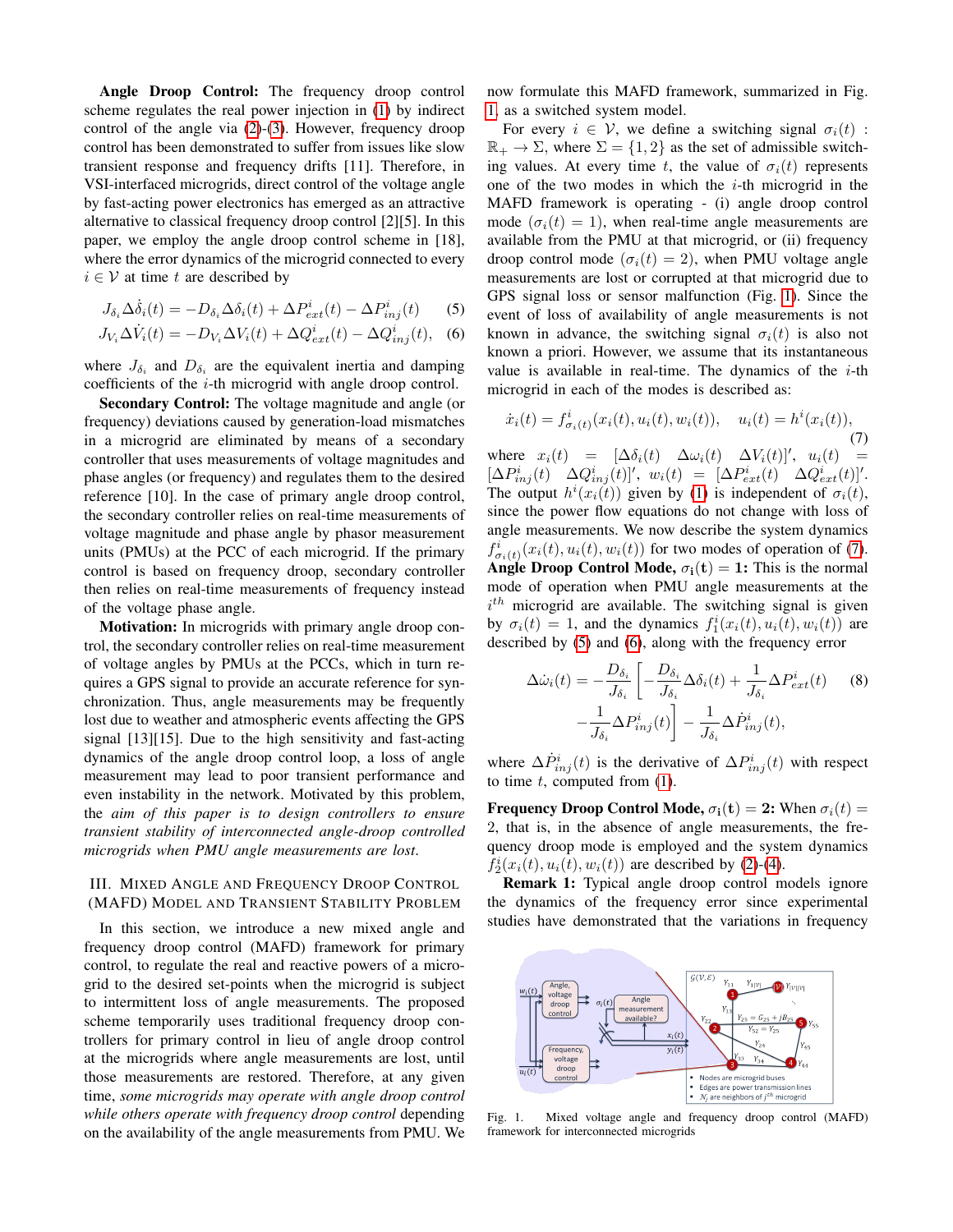are negligible with angle droop designs [2][11]. However, in contrast to these traditional models, we propagate the dynamics of the frequency error  $\Delta \omega_i(t)$  through [\(8\)](#page-2-4) even in the angle droop control mode in the MAFD framework for the following reason. To ensure continuity of the state  $x_i(t)$ , [\(2\)](#page-1-1) must be satisfied at every switching instant. This is automatically ensured for switches from the frequency droop mode to the angle droop mode. For switches from the angle droop mode to the frequency droop mode, [\(8\)](#page-2-4) is sufficient to ensure continuity of the state at the switching instant, since it enforces  $\Delta \dot{\omega}_i(t) = \Delta \ddot{\delta}_i(t)$  for all time t.

We define the augmented state, input and disturbance vectors for the network of interconnected microgrids as  $C'_1(t), x'_2(t), \ldots, x'_N(t)]',$  $u(t) = [u'_1(t), u'_2(t), \ldots, u'_N(t)]'$ and  $w(t)$  $[w'_1(t), w'_2(t), \dots, w'_N(t)]'$  respectively. We also define an output vector  $y_i(t)$  for every  $i \in V$  as  $y_i(t) =$  $g_{\sigma_i(t)}^i(x_i(t), w_i(t)),$  where  $g_{\sigma_i(t)}^i(t) = [\Delta \dot{\delta}_i(t) \ \Delta V_i(t)]'$ when  $\sigma_i(t) = 1$  and  $g_{\sigma_i(t)}^i(t) = [\Delta \dot{\omega}_i(t) \ \Delta V_i(t)]'$ when  $\sigma_i(t) = 2$ . The augmented output vector is  $y(t) = [y'_1(t), y'_2(t), \dots, y'_N(t)]'$ . Note that at any given time, outputs of each microgrid are the quantities whose measurements are available at that time.

With the augmented switching vector  $\sigma(t)$  $[\sigma_1(t), \cdots, \sigma_N(t)]' \in \Sigma^N$ , where every element can take values of 1 or 2, indicating the availability or loss of PMU angle measurement at that microgrid, we can write the dynamics of the interconnected microgrids in the MAFD framework as the nonlinear switched system

<span id="page-3-0"></span>
$$
\begin{aligned} \dot{x}(t) &= f_{\sigma(t)}(x(t), u(t), w(t)) \\ y(t) &= g_{\sigma(t)}(x(t), w(t)) \\ u(t) &= h(x(t)), \end{aligned} \tag{9}
$$

where  $f_{\sigma(t)}$  =  $[f_{\sigma_1(t)}^1, \ldots, f_{\sigma_N(t)}^N]^t, \quad g_{\sigma(t)}$  =  $[g_{\sigma_1(t)}^1, \ldots, g_{\sigma_N(t)}^N]^{\prime}, \; h = [h^1, \ldots, h^N]^{\prime}$ . Note that the origin  $x(t) = 0$  is an equilibrium of [\(9\)](#page-3-0). We linearize each mode  $j \in \Sigma^N$  of [\(9\)](#page-3-0) around the origin to obtain the linear switched system model

<span id="page-3-1"></span>
$$
\begin{aligned}\n\dot{x}(t) &= A_{\sigma(t)}x(t) + B_{\sigma(t)}^{(1)}u(t) + B_{\sigma(t)}^{(2)}w(t) \\
y(t) &= C_{\sigma(t)}x(t) + D_{\sigma(t)}w(t) \\
u(t) &= Hx(t),\n\end{aligned} \tag{10a}
$$

$$
A_j = \frac{\partial f_j}{\partial x}\Big|_{\substack{x=0 \ w=0}} ,\quad B_j^{(1)} = \frac{\partial f_j}{\partial u}\Big|_{\substack{x=0 \ w=0}} ,\quad B_j^{(2)} = \frac{\partial f_j}{\partial w}\Big|_{\substack{x=0 \ w=0}} ,\quad C_j = \frac{\partial g_j}{\partial x}\Big|_{\substack{x=0 \ w=0}} ,\quad D_j = \frac{\partial g_j}{\partial w}\Big|_{\substack{x=0 \ w=0}} ,\quad (10b)
$$

$$
H = \begin{bmatrix} \frac{\partial u_1}{\partial x_1} & \cdots & \frac{\partial u_1}{\partial x_N} \\ \vdots & \vdots & \vdots \\ \frac{\partial u_N}{\partial x_1} & \cdots & \frac{\partial u_N}{\partial x_N} \end{bmatrix}_{x=0, w=0}
$$
 (10c)

$$
\frac{\partial u_i}{\partial x_k} = \begin{bmatrix}\frac{\partial \Delta P^i_{inj}}{\partial \Delta \delta_k} & \frac{\partial \Delta P^i_{inj}}{\partial \Delta \omega_k} & \frac{\partial \Delta P^i_{inj}}{\partial \Delta V_k} \\ \frac{\partial \Delta Q^i_{inj}}{\partial \Delta \delta_k} & \frac{\partial \Delta Q^i_{inj}}{\partial \Delta \omega_k} & \frac{\partial \Delta Q^i_{inj}}{\partial \Delta V_k} \end{bmatrix}, i,k \in \{1,..,N\}.
$$

The matrix  $H$  is the power flow Jacobian corresponding to the linearization of [\(1\)](#page-1-0).

Equation [\(9\)](#page-3-0) represents the dynamics of the network of interconnected microgrids with MAFD primary control, and [\(10\)](#page-3-1) is its linear approximation. The deployment of MAFD control to address intermittent loss of angle measurement inherently induces switched dynamics in the system. This calls for a secondary controller which should not only handle the deviations caused by generation-load mismatches in the microgrid but also stabilize the network of microgrids during the switching transients introduced by the MAFD controller. In this paper, we design a switched secondary controller to address the problem of transient stability. This problem is stated more formally as follows.

Problem: [Transient Stability] Given the linearized switched system model [\(10\)](#page-3-1), design a *secondary* outputfeedback control input  $\tilde{u}(t) = K_{\sigma(t)} y(t), K_j \in \mathbb{R}^{2N \times 2N}$ ,  $j \in \Sigma^N$ , such that the nonlinear switched system [\(9\)](#page-3-0) with  $u(t) \mapsto u(t) + \tilde{u}(t)$  is locally stable with respect to  $w(t)$ (in the sense of  $\mathcal{L}_2$  stability) for any switching between angle (and voltage) droop and frequency (and voltage) droop primary controllers of individual microgrids in the network.

#### IV. SECONDARY CONTROL SYNTHESIS

We now present a secondary control design based on the notion of QSR-dissipativity [16] for the MAFD framework discussed in Section [III,](#page-2-5) with the aim of ensuring transient stability when the system switches between angle droop and frequency droop control modes. The proofs of the results presented in this section are omitted due to space constraints. We begin by presenting some definitions and results that will be used in this work.

*Definition 1:* A switched system [\(9\)](#page-3-0) is said to be *QSR*dissipative with input w and dissipativity matrices  $Q_i$ ,  $S_i$ and  $R_j$ ,  $j \in \Sigma^N$ , if there exists a positive definite storage function  $V(x): \mathbb{R}^{3N} \to \mathbb{R}_+$  such that for all  $t \ge t_0 \ge 0$ ,

$$
\int_{t_0}^t \begin{bmatrix} y(\tau) \\ w(\tau) \end{bmatrix}' \begin{bmatrix} Q_j & S_j \\ S'_j & R_j \end{bmatrix} \begin{bmatrix} y(\tau) \\ w(\tau) \end{bmatrix} d\tau \ge V(x(t)) - V(x(t_0))
$$

holds, where  $x(t)$  is the state at time t resulting from the initial condition  $x(t_0)$  and input  $w(\cdot)$ . Additionally, [\(9\)](#page-3-0) is said to be QSR*-state strictly input dissipative* (QSR-SSID) if, for all  $t \in \mathbb{R}_+$  and  $j \in \Sigma^N$ ,

$$
\begin{bmatrix} y(t) \\ w(t) \end{bmatrix}' \begin{bmatrix} Q_j & S_j \\ S'_j & R_j \end{bmatrix} \begin{bmatrix} y(t) \\ w(t) \end{bmatrix} \geq \dot{V}(x(t)) + \phi_j(w(t)) + \psi_j(x(t)),
$$

where  $\phi_i(\cdot), \psi_i(\cdot)$  are positive definite functions of  $w(t)$  and  $x(t)$  respectively. A switched system [\(9\)](#page-3-0) is said to be locally QSR-dissipative if it is QSR-dissipative for all  $x \in \mathcal{X}$  and  $w \in W$  where  $\mathcal{X} \times \mathcal{W}$  is a neighborhood of  $x, w = 0$ .

QSR-dissipativity is closely related to input-output stability of the switched system and can also be used to capture several other properties such as robustness and transient performance via appropriate choice of the  $Q_i$ ,  $S_i$  and  $R_i$ matrices [25]. A *QSR*-dissipative switched system [\(9\)](#page-3-0) is  $\mathcal{L}_2$ stable if  $Q_j < 0$  for every  $j \in \Sigma^N$ .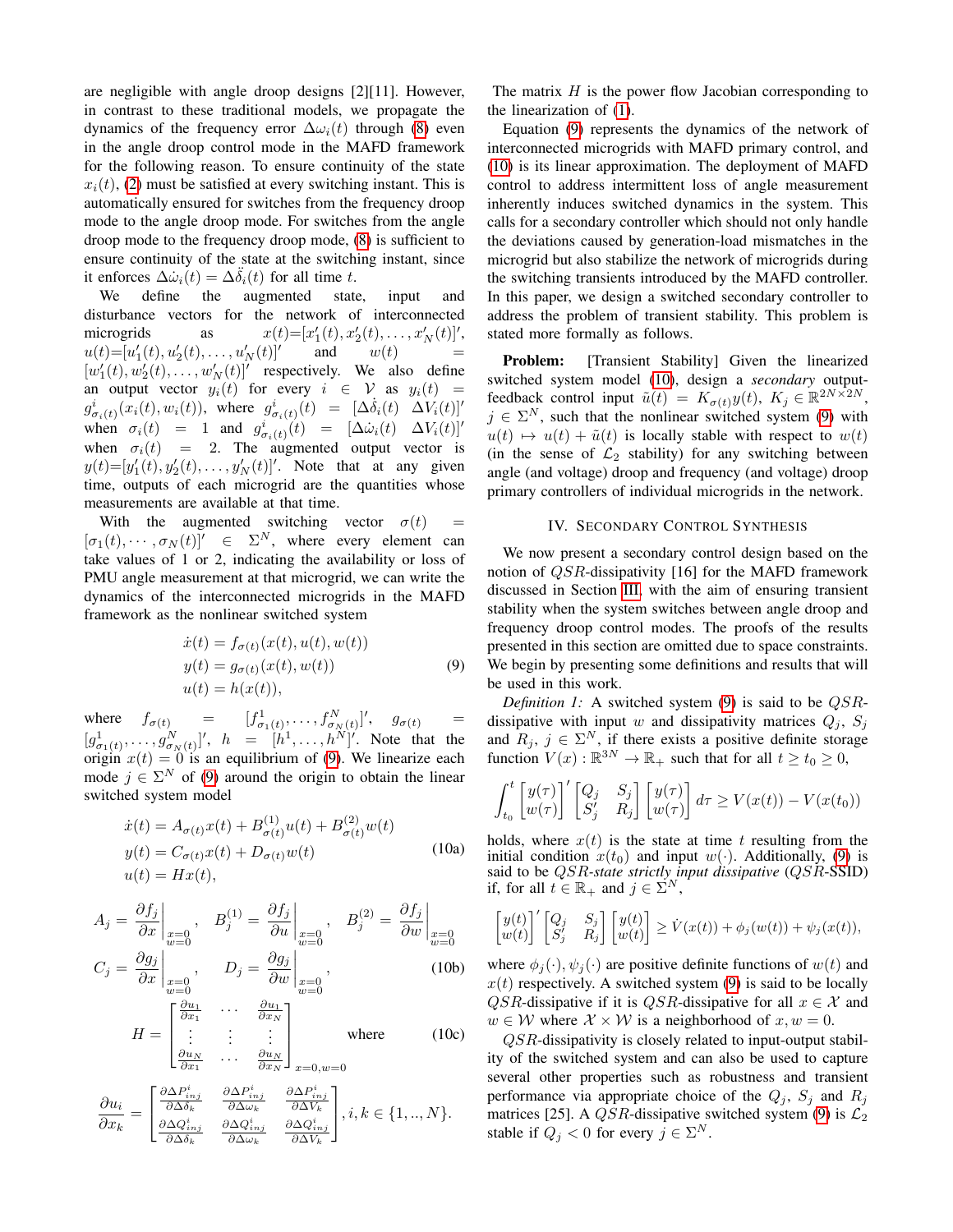### <span id="page-4-3"></span>*A. Design Equations*

The local stability of closed loop system can be guaranteed by choosing the control input  $\tilde{u}(t)$  such that [\(9\)](#page-3-0) is locally QSR-dissipative for  $u(t) \mapsto u(t) + \tilde{u}(t)$ , with  $Q_j < 0$ ,  $j \in \Sigma^N$ . However, it can be quite difficult to design such a control input for nonlinear systems, especially with the added complexity resulting from switching dynamics. Therefore, we develop a control design to ensure local QSRdissipativity of the nonlinear switched system [\(9\)](#page-3-0) from that of its first order linear approximation [\(10\)](#page-3-1).

*Theorem 1:* If for all  $j \in \Sigma^N$ ,  $B_j^{(1)}$  is full column rank and there exists symmetric positive definite matrix  $P \in \mathbb{R}^{3N \times 3N}$  and matrices  $U_j, V_j$  of appropriate dimensions such that [\(11\)](#page-4-0) holds, where  $S_v$  is the set of all diagonal matrices and  $S_H$  is the set of all matrices with the same sparsity structure as the Jacobian matrix  $H$  in [\(10\)](#page-3-1), then the output feedback control law  $u(t) \mapsto u(t) + \tilde{u}(t)$  where  $\tilde{u}(t) = K_{\sigma(t)}y(t)$  with  $K_j = V_j^{-1}U_j, \forall j \in \Sigma^N$  renders the system [\(9\)](#page-3-0) locally *QSR*-dissipative, and hence locally  $\mathcal{L}_2$ stable, for any switching sequence. The dissipativity matrices for closed loop system are given by  $Q_j < 0$ ,  $S_j$  and  $R_j$ ,  $j \in \Sigma^N$ .

Theorem [1](#page-4-1) provides control design equations to ensure local stability of the nonlinear switched system [\(9\)](#page-3-0), based on its linearized model [\(10\)](#page-3-1). Note that the assumption that  $B_j^{(1)}$  has full column rank implies that all inputs affect the output in a linearly independent manner, that is, there are no redundant control inputs. This assumption is sufficiently general since redundant control inputs, if present, can be combined to achieve full column rank.

Remark 2: We make the following comments about the proposed control synthesis.

- (i) The constraints on the sparsity structure of matrices  $V_j$ and  $U_j$  in [\(11b\)](#page-4-2) guarantee that the secondary controller gain matrix designed using the results in Theorem [1](#page-4-1) is distributed, wherein each microgrid only uses output measurements from its immediate neighbors, thereby reducing the communication overhead.
- (i) The design equations in [\(11\)](#page-4-0) are provided in the form of LMIs, rather than the nonlinear matrix inequalities typically encountered in dissipativity-based designs for nonlinear switched systems [26][27].
- (ii) Note that the results in Section [IV-A](#page-4-3) are more generally applicable to any nonlinear switched system, and not restricted to interconnected microgrids of the form [\(9\)](#page-3-0).

### <span id="page-4-2"></span>V. CASE STUDY

In this case study, we consider a five-microgrid system, as shown in Fig. [2.](#page-4-4) To illustrate the performance of the MAFD framework, we consider the two following set-ups:

- C1 (MAFD framework): The primary controller here is the proposed mixed voltage angle and frequency droop control. We obtain a nonlinear switched system model of the form [\(9\)](#page-3-0) with 32 switching modes, i.e.,  $\sigma(t) \in \Sigma : \{1,2\} \times \{1,2\} \times \{1,2\} \times \{1,2\} \times \{1,2\},$ and linearize it around the power flow operating point in Table [I.](#page-5-0) We use this linearized model to design a stabilizinhg distributed output-feedback secondary controller obtained by solving [\(11\)](#page-4-0), and  $K_j = V_j^{-1}U_j, \forall j \in \Sigma^N$ .
- <span id="page-4-1"></span>• C2 (Angle droop control): In this setup, we assume that all microgrids use angle droop control as the primary controller and continue to use the same with the last available measurement even when angle measurements are lost, that is, with the dynamics corresponding to the mode  $j = [1 1 \dots 1]$  in [\(9\)](#page-3-0). We design a centralized secondary controller obtained by solving [\(11a\)](#page-4-5), [\(11b\)](#page-4-2) and  $K_j = V_j^{-1}U_j$ ,  $j = [1 1 ... 1]$ .

We compare the performance of the two controllers C1 and C2 by simulation on the original nonlinear system [\(9\)](#page-3-0) for a test pattern of angle measurement losses and disturbance as shown in Fig. [3-](#page-5-1)Left acting on all microgrids. From the angle and voltage profiles (Fig. [3-](#page-5-1)Right), we observe:

- The MAFD controller successfully stabilizes the system under the measurement loss and disturbance pattern with significantly improved transient performance as compared to just the angle droop controller with secondary controller using the last available angle measurement in the event of measurement loss.
- The voltage profiles resulting from both controllers are similar, since voltage magnitude measurements continue to be available, and the voltage droop control loop is largely unaffected.

#### VI. CONCLUSION

We presented a mixed angle-frequency droop control (MAFD) framework for interconnected microgrids where angle measurements may be intermittently lost, and proposed a dissipativity-based secondary control design that guarantees transient stability. Besides scenarios of PMU measurement loss, the proposed MAFD framework is also more generally applicable in legacy systems where some microgrids operate

<span id="page-4-0"></span>

<span id="page-4-4"></span>Fig. 2. Network parameters (p.u.) for 123-feeder five-microgrid test system.

<span id="page-4-5"></span>
$$
\begin{bmatrix}\n-P(A_j + B_j^{(1)}H) - (A_j + B_j^{(1)}H)'P - B_j^{(1)}U_jC_j - C_j'U_j'B_j^{(1)'} & -PB_j^{(2)} - B_j^{(1)}U_jD_j + C_j'S_j & -C_j'Q_j^{1/2} \\
-B_j^{(2)'}P - D_j'U_j'B_j^{(1)'} + S_j'C_j & D_j'S + S_j'D_j + R_j & -D_j'Q_j^{1/2} \\
-A_j^{1/2}C_j & -Q_j^{1/2}D_j & I\n\end{bmatrix} > 0
$$
\n(11a)  
\n
$$
PB_j^{(1)} = B_j^{(1)}V_j, \quad Q_j^{1/2}Q_j^{1/2} = -Q_j, \quad V_j \in \mathcal{S}_v, \quad U_j \in \mathcal{S}_H,
$$
\n(11b)